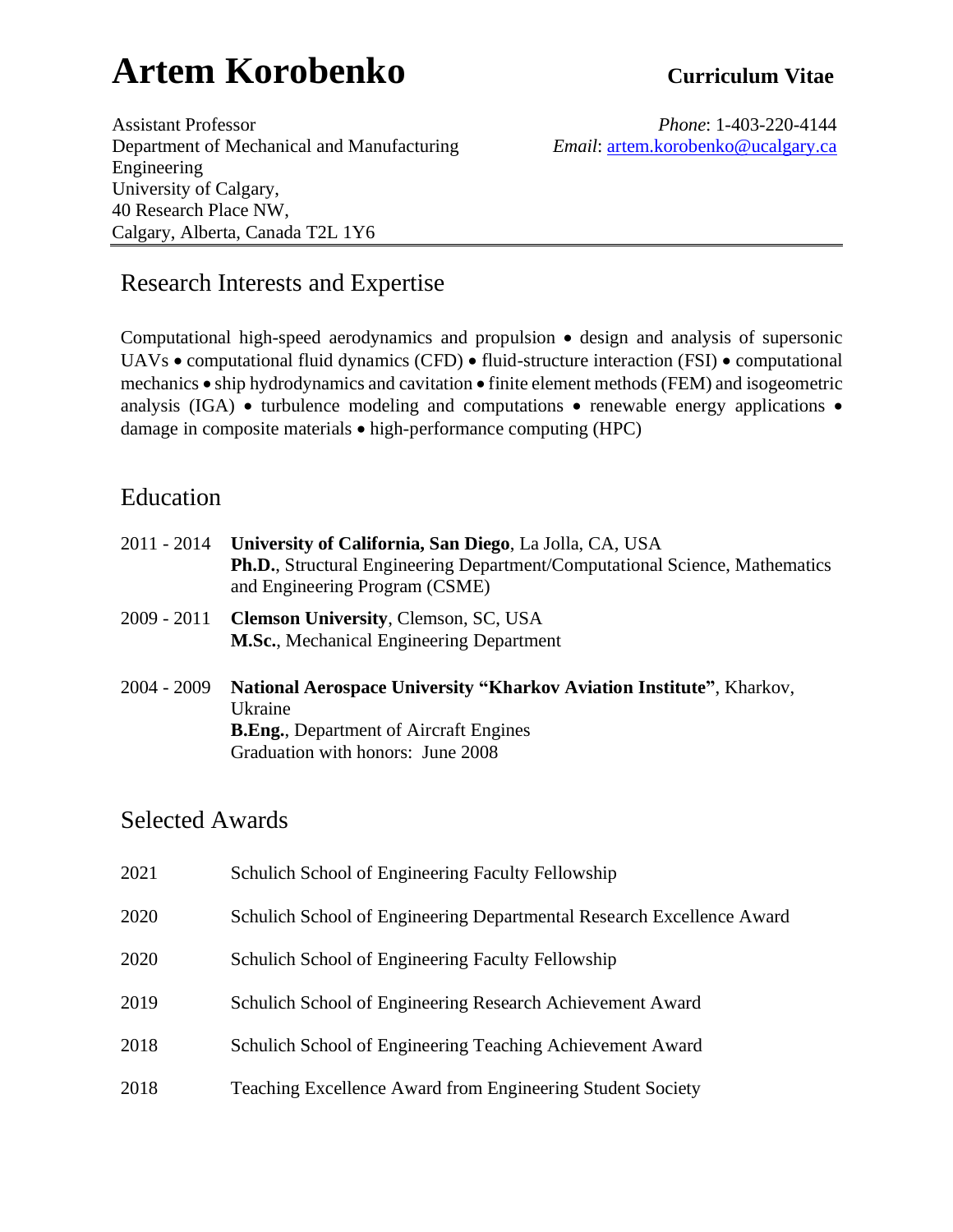| 2017          | Schulich School of Engineering Research Achievement Award                                                                  |
|---------------|----------------------------------------------------------------------------------------------------------------------------|
| 2016          | Nominee for 2016 UCSD Chancellor's Postdoctoral Scholar Award                                                              |
| 2015          | Finalist for an oral presentation at Postdoctoral Research Symposium (PDA 2015)<br>at University of California, San Diego. |
| 2015          | Nominee for 2015 UCSD Chancellor's Dissertation Medal                                                                      |
| 2011 - 2012   | Graduate Research Fellowship, University of California, San Diego                                                          |
| $2009 - 2011$ | Fulbright Graduate Student Program, Mechanical Engineering Department,<br>Clemson University, Clemson, SC, USA.            |

## Academic Experience

| $2016 -$<br>present | University of Calgary, Calgary, Alberta, Canada<br><b>Assistant Professor, Department of Mechanical and Manufacturing Engineering</b>                                      |
|---------------------|----------------------------------------------------------------------------------------------------------------------------------------------------------------------------|
|                     | 2015 – 2016 University of California, San Diego, La Jolla, CA, USA<br><b>Postdoctoral Researcher, Structural Engineering Department</b><br>Supervisor: Prof. Yuri Bazilevs |
| Teaching            |                                                                                                                                                                            |
| W17                 | ENER 350: "Computing Tools for Energy Engineers"                                                                                                                           |
| F17, F18,           | ENME 337: "Computing Tools for Engineering Design"                                                                                                                         |

| $F1/$ , $F1\delta$ ,                | ENME 337: Computing Tools for Engineering Design |
|-------------------------------------|--------------------------------------------------|
| F <sub>19</sub>                     |                                                  |
|                                     | W18, W19, ENME 547: "Finite Element Method"      |
| F <sub>19</sub> , W <sub>21</sub>   |                                                  |
| F <sub>18</sub> , W <sub>20</sub> , | ENME 572/672: "Computational Fluid Dynamics"     |
| F <sub>20</sub> , W <sub>22</sub>   |                                                  |
|                                     |                                                  |

## Student Supervision

| $2021$ -present | Eleftherios Tzima | Ph.D. student | main supervisor |
|-----------------|-------------------|---------------|-----------------|
| $2021$ -present | Jesus Sanchez Gil | Ph.D. student | main supervisor |
| $2021$ -present | Sujal Dave        | Ph.D. student | main supervisor |
| $2021$ -present | Adrian Carriba    | Ph.D. student | main supervisor |
| 2018-present    | Ahmed Bayram      | Ph.D. student | main supervisor |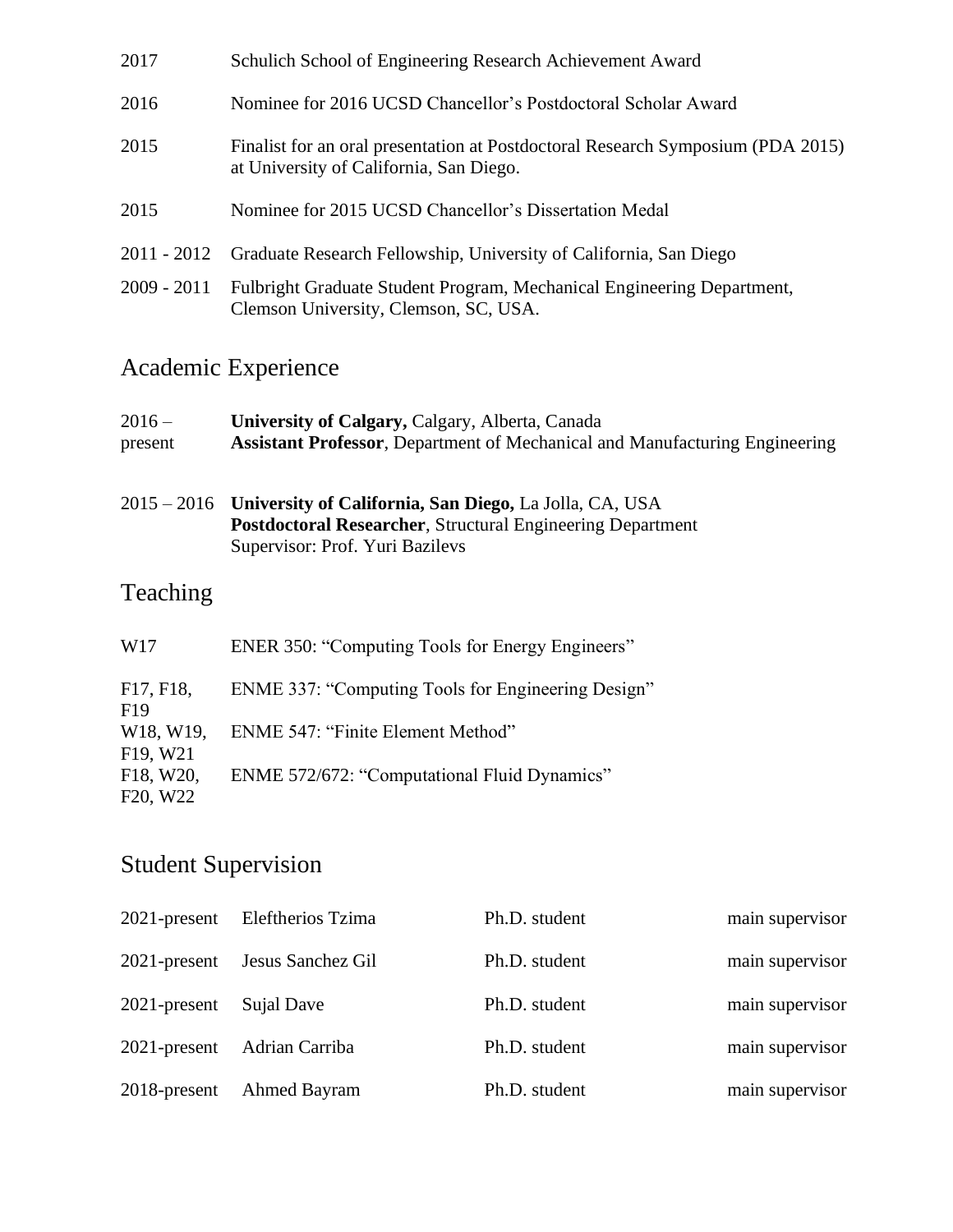| 2018-present | David Codoni             | Ph.D. student                                             | main supervisor |
|--------------|--------------------------|-----------------------------------------------------------|-----------------|
| 2020-present | Musaddik Dhalwala        | M.Sc. student                                             | main supervisor |
| 2018-2020    | Carlos Forigua Rodriguez | M.Sc. student                                             | main supervisor |
| 2017-2019    | Michael Ravensbergen     | M.Sc. student                                             | main supervisor |
| 2019-present | Derek Lastiwka           | Ph.D. student                                             | co-supervisor   |
| 2018-present | Haoyang Cen              | Ph.D. student                                             | co-supervisor   |
| 2021-present | <b>Tyson Migadel</b>     | M.Sc. student                                             | co-supervisor   |
| 2019-present | Mohammad Hameed          | M.Sc. student                                             | co-supervisor   |
| 2018-2021    | Henry Helmut Stoldt      | M.Sc. student                                             | co-supervisor   |
| 2021         | Nurgul Akhshataeva       | student<br>Summer<br>research<br>(PURE award)             | main supervisor |
| 2020         | Ethan Kirkby             | Summer<br>student<br>research<br>(USRI award)             | main supervisor |
| 2018         | Yu Ning Dai              | Summer research student                                   | main supervisor |
| 2018         | <b>Amnah Saleem</b>      | student<br>Summer<br>research<br>(PURE award)             | main supervisor |
| 2017         | <b>Richard Gao</b>       | student<br>Summer<br>research<br>(USRI award)             | main supervisor |
| 2017         | Sarah Schmidt            | Summer<br>student<br>research<br>(Mitacs Globalink award) | main supervisor |
| 2017         | Arthur Nguyen-Cao        | Summer research student                                   | main supervisor |

## Professional Service

| Co-founder and Treasurer for the Canadian Association for Computational                                                                  |  |
|------------------------------------------------------------------------------------------------------------------------------------------|--|
| Director of the University of Calgary Aerospace Network (UCAN)                                                                           |  |
|                                                                                                                                          |  |
|                                                                                                                                          |  |
| Vice-chair (until 2018) and Chair for Committee on Fluid-Structure Interaction<br>(CFSI) of the Applied Mechanics Division (AMD) of ASME |  |
|                                                                                                                                          |  |
|                                                                                                                                          |  |
|                                                                                                                                          |  |
|                                                                                                                                          |  |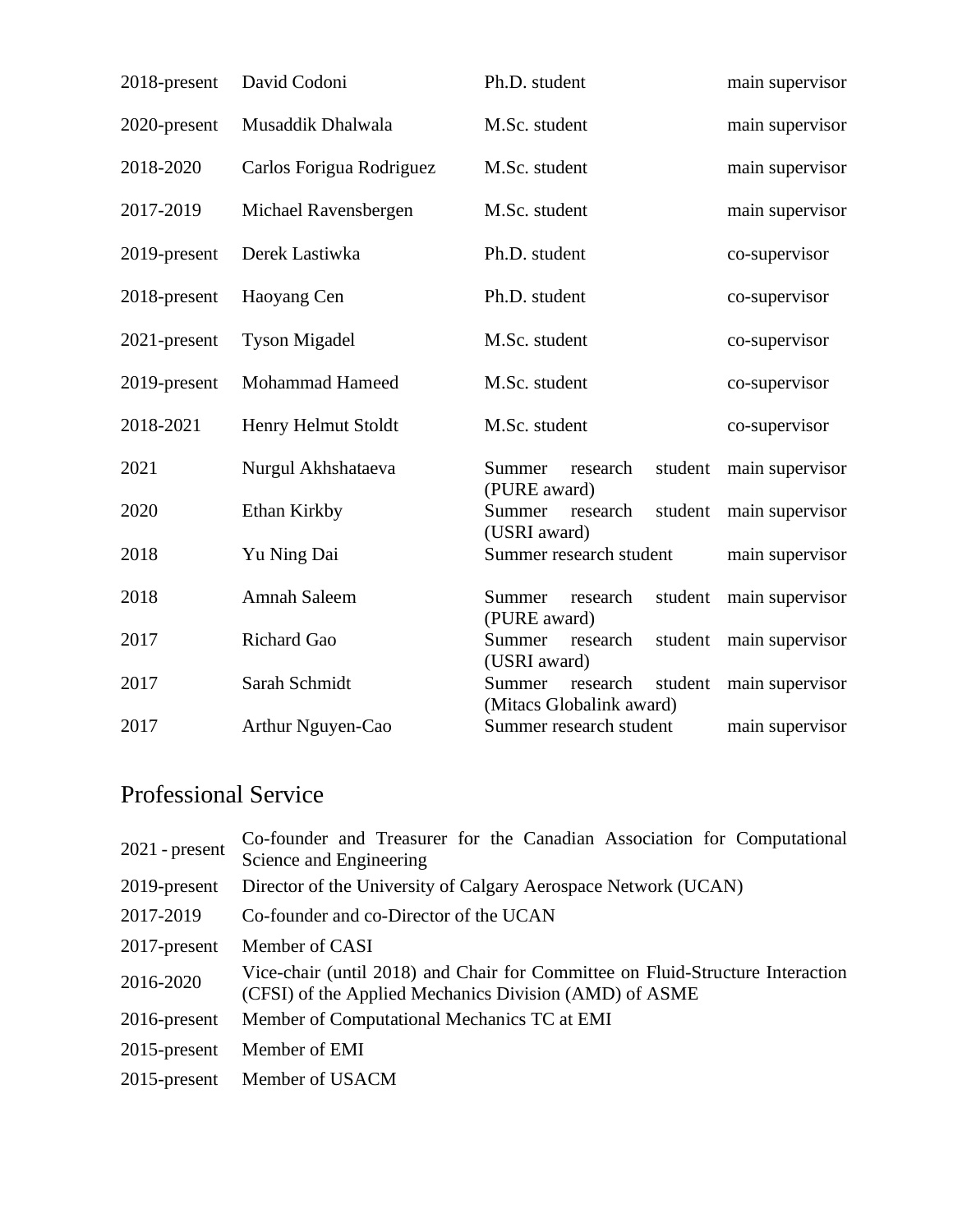| 2015-present Member of IACM                                            |
|------------------------------------------------------------------------|
| 2015-present External reviewer for Research Grant Council of Hong-Kong |
| 2012-present Scientific expert for Fulbright Graduate Student Program  |
| 2011-present Member of ASME                                            |

## Conference/Symposia Organization

2020 **Main organizer** of the **Conference** on Isogeometric Analysis (IGA 2020), October 18- 22, 2020, Banff, AB, Canada. 2019 **Main organizer** of **Mini-symposia Session** "Computational Fluid-Structure Interaction and Moving Boundaries and Interfaces" at 15<sup>th</sup> US National Congress on Computational Mechanics (USNCCM14), July 21-August 1, 2019, Austin, TX, USA. 2018 **Main organizer** of **Mini-symposia Session** "Computational Fluid-Structure Interaction" at ASME's International Mechanical Engineering Congress and Exposition (IMECE 2018), November 9-15, 2018, Pittsburgh, PA, USA. 2018 **Main organizer** of **Mini-symposia Session** "Industrial Applications of IGA Methods" at IGA 2018: Integrating Design and Analysis, October 10-12, 2018, Austin, TX, USA. 2018 **Main organizer** of the **Conference** on Advances in Fluid-Structure Interaction (AFSI 2018), May 1-5, 2018, Banff, AB, Canada. 2017 **Main organizer** of **Mini-symposia Session** "Computational Fluid-Structure Interaction: Methods and Applications" at 14<sup>th</sup> US National Congress on Computational Mechanics (USNCCM14), July 17-20, 2017, Montréal, Québec, Canada.

2017 **Main organizer** of **Mini-symposia Session** "Isogeometric Methods in Computational Mechanics" at 2017 EMI Conference, June 4-7, 2017, San Diego, CA, USA.

2017 **Co-organizer** of **Mini-symposia Session** "Stabilized, Multiscale, and Isogeometric Methods in CFD" at IACM 19<sup>th</sup> International Conference on Finite Elements in Flow Problems (FEF 2017), April 5-7, 2017, Rome, Italy.

2016 **Co-organiser** of **Mini-symposia Session** "Industrial applications of IGA and Meshfree methods" at 2016 USACM Conference on Isogeometric Analysis and Meshfree Methods to be held on October 10-12, 2016, La Jolla, CA, USA.

## Journal Referee

International Journal of Numerical Methods for Heat and Fluid Flow • Journal of Fluids and Structures • Applied Sciences • ASME Journal of Applied Mechanics • Computational Mechanics • Computer Methods in Applied Mechanics and Engineering • Computers & Fluids • Energies •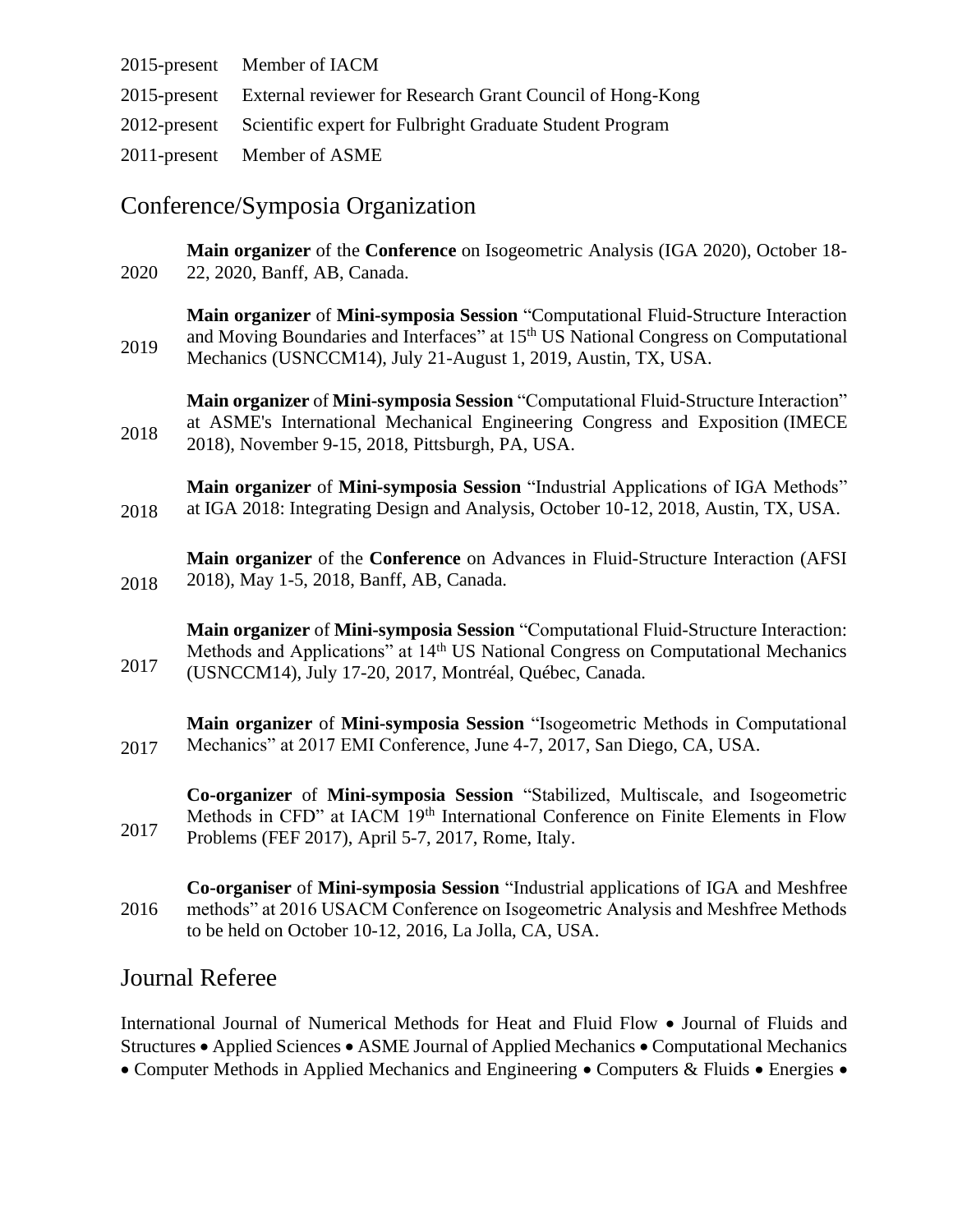## Refereed Journal Articles

- 2021 H. Cen, A. Bayram, C. Forigua, A. Ramirez-Serrano, A. Korobenko "Analysis of ducted fans for UAV", *TBD*, 2021, *under preparation*
- 2021 M. Dhalwala, A. Bayram, A. Korobenko "Effect of the turbulence on performance of hydrokinetic turbines", *TBD*, 2021, *under preparation*
- 2021 A. Bayram and A. Korobenko "Modeling of expiratory particles transport using an Eulerian approach and the variational multiscale method", *TBD*, 2021, *under preparation*
- 2021 B. Dalman, C. Johansen, A. Ramirez-Serrano, A. Korobenko "Multidisciplinary design optimization of a small-scale supersonic UAV using SUAVE", *TBD*, 2021, *under preparation*
- 2021 G. Doerksen, C. Johansen, A. Ramirez-Serrano, A. Korobenko "A Numerical Investigation of Recirculation in Axisymmetric Confined Jets", *Chemical Engineering Science*, 2021, *under preparation*

2021 M. Rajanna, E. Johnson, D. Codoni, A. Korobenko, Y. Bazilevs, N. Liu, J. Lua, N. Phan, M.-C. Hsu "Finite element simulation and validation of aerospace applications: stabilized methods, weakly enforced essential boundary conditions, and discontinuity capturing for compressible flows", *TBD,* 2021, *under preparation*

- H. Stoldt, A. Korobenko, P. Ziade, C. Johansen "Verification and Validation of High-Fidelity Open-Source Simulation Tools for Supersonic Aircraft Aerodynamic Analysis",
- 2021 *Journal of Verification, Validation and Uncertainty Quantification*, 2021, *under preparation*
- 2021 H. Cen, Q. Zhu, **A. Korobenko** "Wall-function-based weak imposition of Dirichlet boundary condition for stratified turbulent flows", *Computers & Fluids,* 2021, *under review*
- 2021 A. Bayram and **A. Korobenko** "A numerical formulation for cavitating flows around marine propellers based on variational multiscale method", *Computational Mechanics*, 2020, *accepted*

2021 D. Codoni, G. Moutsanidis, M.-C. Hsu, Y. Bazilevs, C.T. Johansen, **A. Korobenko** "Stabilized finite element formulation for high-speed compressible flows: towards hypersonic simulations" *Computational Mechanics*, 67(3), 785-809, 2021

2020 H. Cen, Q. Zhu, **A. Korobenko** "Simulation of stably stratified turbulent channel flow using residual-based variational multiscale method and isogeometric analysis", *Computers & Fluids,* 214, 2020, 104765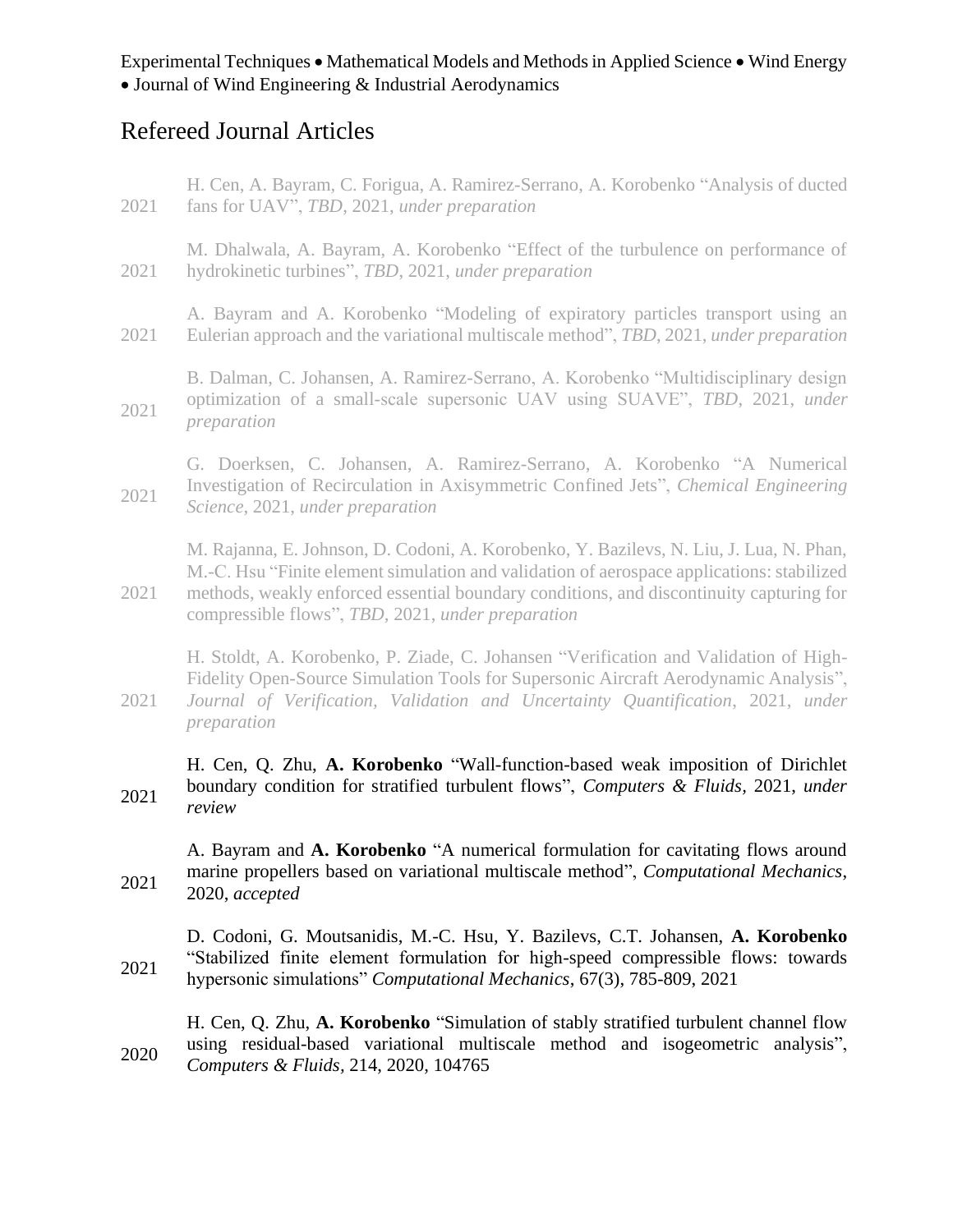- 2020 K. Takizawa, Y. Bazilevs, T. Tezduyar, **A. Korobenko** "Computational Flow Analysis in Aerospace, Energy and Transportation Technologies with the Variational Multiscale Methods", *Journal of Advanced Engineering and Computation*, 4(2), pp. 83-117, 2020
- 2020 M. Ravensbergen, T.A. Helgedagsrud, Y. Bazilevs, **A.Korobenko** "Variational multiscale framework applied to atmospheric flow over complex environmental terrain", *Computer Methods in Applied Mechanics and Engineering,* 368, 113182, 2020
- 2020 A. Bayram and **A. Korobenko** "Variational multi-scale framework for cavitating flows", *Computational Mechanics*, 66, pp. 49-67, 2020
- 2020 M. Ravensbergen, A. Bayram, **A.Korobenko** "The Actuator Line Method for Wind Turbine Modelling Applied in a Variational Multiscale Framework", *Computers & Fluids,* 201, 104465, 2020
- 2020 A. Bayram, C. Bear, M. Bear, **A. Korobenko** "Performance analysis of a vertical-axis hydrokinetic turbines array", *Computers & Fluids*, 200, 104432, 2020
- 2019 T.A. Helgedagsrud, Y. Bazilevs, **A.Korobenko**, K.M. Mathisen, O.A. Øiseth, "Using ALE-VMS to compute aerodynamic derivatives of bridge section", *Computers & Fluids,*179, pp. 820-832, 2019
- 2019 Y.Bazilevs, J.Yan, X.Deng, **A.Korobenko** "Computer modeling of wind turbines: 2. Free-surface FSI and fatigue-damage", *Archives of Computational Methods in Engineering*, 26(4), pp. 1101-1115, 2019
- 2019 **A.Korobenko**, Y.Bazilevs, K.Takizawa, T.Tezduyar "Computer modeling of wind turbines: 1. ALE-VMS and ST-VMS aerodynamic and FSI analysis", *Archives of Computational Methods in Engineering,* 26(4), pp.1059-1099, 2019
- 2017 **A.Korobenko,** J.Yan, S.M.I.Gohari, S.Sarkar, Y.Bazilevs "FSI Simulation of two backto-back wind turbines in atmospheric boundary layer flow", *Computers & Fluids,* 158, pp.167-175, 2017
- 2017 J.Yan, **A.Korobenko**, A.Tejada-Martinez, R.Golshan, Y.Bazilevs "A new variational multiscale formulation for stratified incompressible turbulent flows", *Computers & Fluids,* 158, pp.150-156, 2017
- 2016 J.Yan, X.Deng, **A.Korobenko**, Y.Bazilevs "Free-surface flow modeling and simulation of horizontal-axis tidal-stream turbines", *Computers & Fluids,* 155, pp.157-166, 2016
- 2016 Y.Bazilevs, **A.Korobenko**, X.Deng, J.Yan "Fluid–Structure Interaction Modeling for Fatigue-Damage Prediction in Full-Scale Wind-Turbine Blades", *Journal of Applied Mechanics*, 83(6), 061010 (9 pages), 2016
- 2016 J.Yan, **A.Korobenko**, X.Deng, Y.Bazilevs "Computational free-surface fluid-structure interaction with application to offshore floating wind turbines", *Computers & Fluids*, 141, pp.155-174, 2016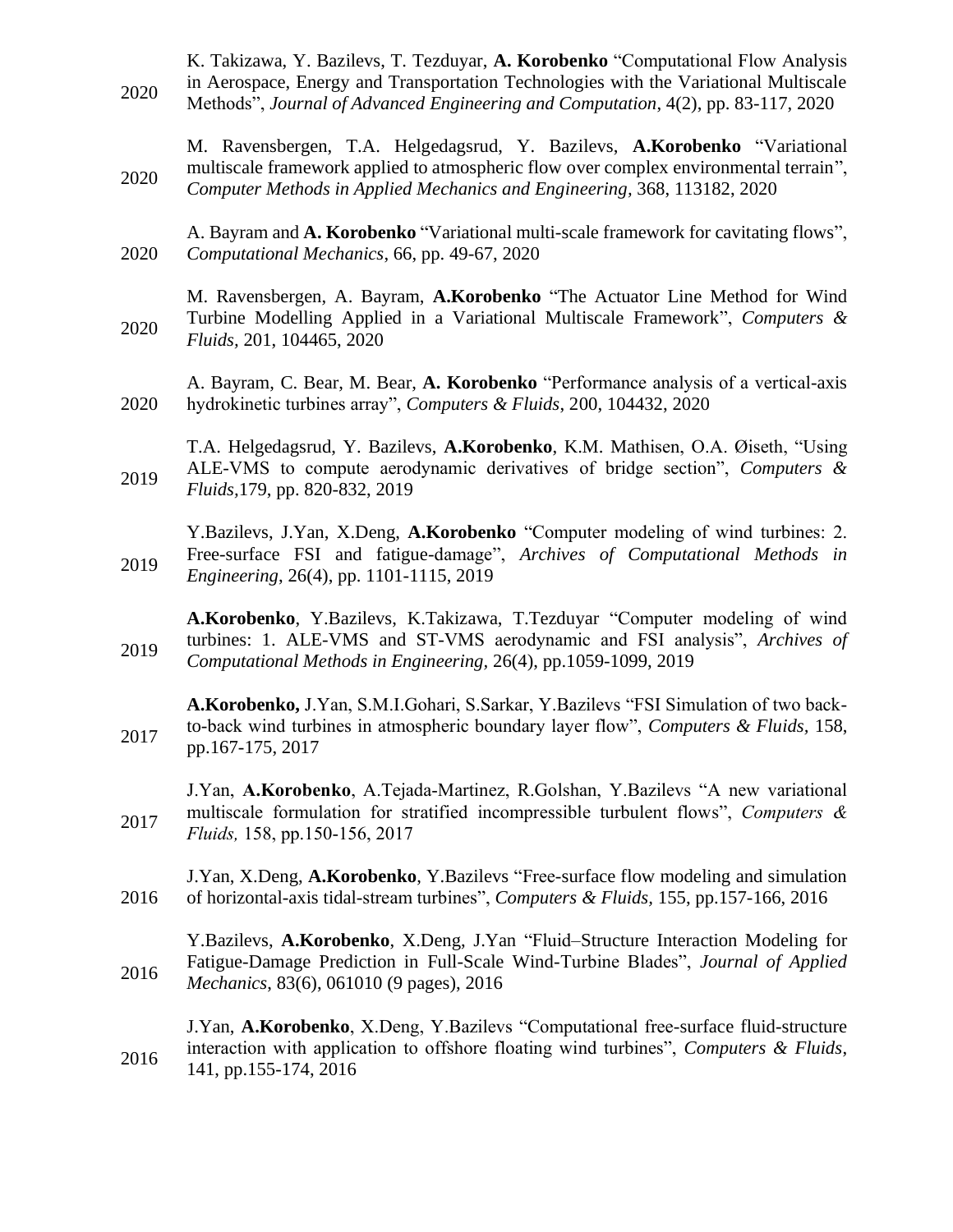2015 J.Yan, B.Augier, **A.Korobenko**, J.Czarnowski, G.Ketterman, Y.Bazilevs "FSI modeling of a propulsion system based on compliant hydrofoils in a tandem configuration", *Computers & Fluids,* 141, pp.201-211, 2015

2015 Y.Bazilevs, X.Deng, **A.Korobenko**, F.Lanza di Scalea, S.G.Taylor, M.D.Todd "Isogeometric Fatigue Damage Prediction in Large-Scale Composite Structures Driven by Dynamic Sensor Data", *Journal of Applied Mechanics*, 82(9), 091008, 2015

2015 Y.Bazilevs, **A.Korobenko,** J.Yan, A.Pal, S.M.I.Gohari, S.Sarkar "ALE-VMS Formulations for Stratified Turbulent Incompressible Flows with Applications", *Mathematical Models and Methods in Applied Science,* 25(12), pp. 2349-2375, 2015

2015 B.Augier, J.Yan, **A.Korobenko**, J.Czarnowski, G.Ketterman, Y.Bazilevs "Experimental and numerical FSI study of compliant hydrofoils", *Computational Mechanics*, 55(6), pp.1079-1090, 2015

2015 X.Deng, **A.Korobenko**, J.Yan and Y.Bazilevs "Isogeometric Analysis of Continuum Damage in Rotation-Free Composite Shells", *Computer Methods in Applied Mechanics and Engineering*, 284, pp.349 372, 2015

2015 Y.Bazilevs, **A.Korobenko**, X.Deng, J.Yan "Novel Structural Modeling and Mesh Moving Techniques for Advanced FSI Simulation of Wind Turbines", *International Journal for Numerical Methods in Engineering*, 102(3-4), pp.766-783, 2015

2014 Y.Bazilevs, **A.Korobenko**, X.Deng, J.Yan, M.Kinzel, J.O.Dabiri "FSI Modeling of Vertical- Axis Wind Turbines", *Journal of Applied Mechanics*, 81(8), 081006, 2014

2014 **A.Korobenko**, M.-C.Hsu, I.Akkerman, Y.Bazilevs, "Aerodynamic simulation of vertical-axis wind turbines*", Journal of Applied Mechanics*, 81(2), 021011, 2014

2013 **A.Korobenko**, M.-C.Hsu, I.Akkerman, J.Tippmann, Y.Bazilevs, "Structural mechanics modeling and FSI simulation of wind turbines", *Mathematical Models and Methods in Applied Science*, 23, pp.249-272, 2013 **(Highly cited paper)**

#### Book Chapters

| 2018 | Y.Bazilevs, J.Yan, X.Deng, A.Korobenko, "Simulating Free-Surface FSI and Fatigue-<br>Damage in Wind-Turbine Structural Systems", Frontiers in Computational Fluid-<br>Structure Interaction and Flow Simulation, edited by T.Tezduyar, Birkhäuser/Springer,<br>pp. 1-28, 2018                                                                                                                              |
|------|------------------------------------------------------------------------------------------------------------------------------------------------------------------------------------------------------------------------------------------------------------------------------------------------------------------------------------------------------------------------------------------------------------|
| 2018 | A.Korobenko, Y.Bazilevs, K.Takizawa, T.Tezduyar "Recent Advances in ALE-VMS<br>and ST-VMS Computational Aerodynamic and FSI Analysis of Wind Turbines",<br>Frontiers in Computational Fluid-Structure Interaction and Flow Simulation, edited by<br>T.Tezduyar, Birkhäuser/Springer, pp. 253-336, 2018<br><b>A Korobenko</b> M <sub>-C</sub> Hsu Y Razileys "A Computational Steering Framework for Large- |

2018 **Lorobenko**, M.-C.Hsu, Y.Bazilevs "A Computational Steering Framework for Large-Scale Composite Structures", *Handbook of Dynamic Data Driven Applications Systems*, edited by Erik P. Blasch, Sai Ravela, Alex J. Aved, Springer, pp. 155-171, 2018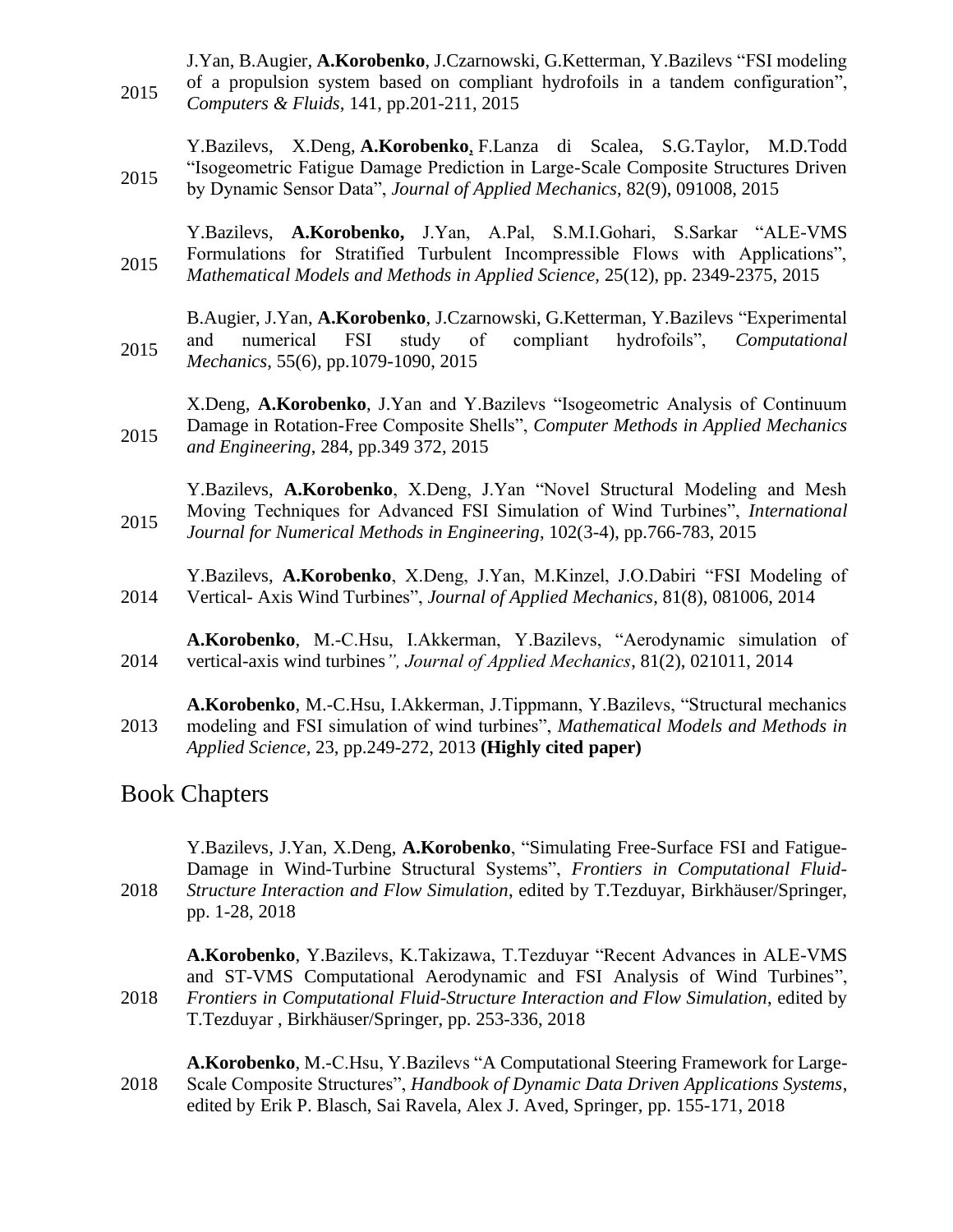**A.Korobenko**, M.Pigazzini, X.Deng, Y. Bazilevs, "Multiscale DDDAS Framework for Damage Prediction in Aerospace Composite Structures", *Handbook of Dynamic Data Driven Applications Systems*, edited by Erik P. Blasch, Sai Ravela, Alex J. Aved,

Springer, pp. 677-696, 2018

2018

2016

**A.Korobenko**, X. Deng, J.Yan, Y.Bazilevs, "Recent Advances in Fluid-Structure Interaction Simulations of Wind Turbines", in *Advances in Computational Fluid-Structure Interaction and Flow Simulation*, A Tribute to Tayfun Tezduyar on the Occasion of his 60th Birthday, edited by K. Takizawa and Y. Bazilevs, Springer, pp. 489- 500, 2016 (**most downloaded Birkhauser book in 2017**)

#### Invited Talks and Conference Presentations

2019 "Variational multi-scale modelling of atmospheric flows over complex terrain using IGA", *7 th International Conference on Isogeometric Analysis – IGA2019*, Munich, Germany, September 18-20, 2019.

2019 "Computational Fluid-Structure Interaction Framework: Stabilized Methods for Fluid Mechanics Coupled with Isogeometric Analysis for Thin Shell Structures", *IUTAM Symposium on Fluid-Structure Interaction*, in honour of Prof. Michael Paidoussis, McGill University, Montreal, QC, Canada, August 12-15, 2019

2019 "Variational Multi-Scale Modeling for Cavitating Flows on Moving Domains", *15th U.S. National Congress on Computational Mechanics USNCCM15*, Austin, TX, USA, July 28 – August 1, 2019.

2019 "Variational Multiscale Methods for Multiphase Flows", *Advances in Fluid-Structure Interaction (AFSI) 2019*, Okinawa, Japan, June 24-26, 2019.

2019 "High-fidelity computational fluid-structure interaction framework for design and analysis of wind turbines", *PIMS Workshop on Mathematical Sciences and Clean Energy Applications*, Vancouver, BC, Canada, May 21-24, 2019

2019 "Numerical Simulation of Multiple Vertical Axis Hydrokinetic Turbines using Variational Multiscale Methods", *VIII International Conference on Computational Methods in Marine Engineering (MARINE 2019),* Gothenburg, Sweden, May 13-15, 2019.

2019 "Isogeometric Analysis for Fluids, Structures and Fluid-Structure Interaction", *Isogeometric Splines: Theory and Applications Workshop,* Banff, AB, Canada, February 24 – March 1, 2019.

2019 "High-fidelity Numerical Modeling for Renewable Energy Applications", *20th International Conference on Finite Elements in Flow Problems-FEF2019*, Chicago, IL, USA, March 31- April 3, 2019.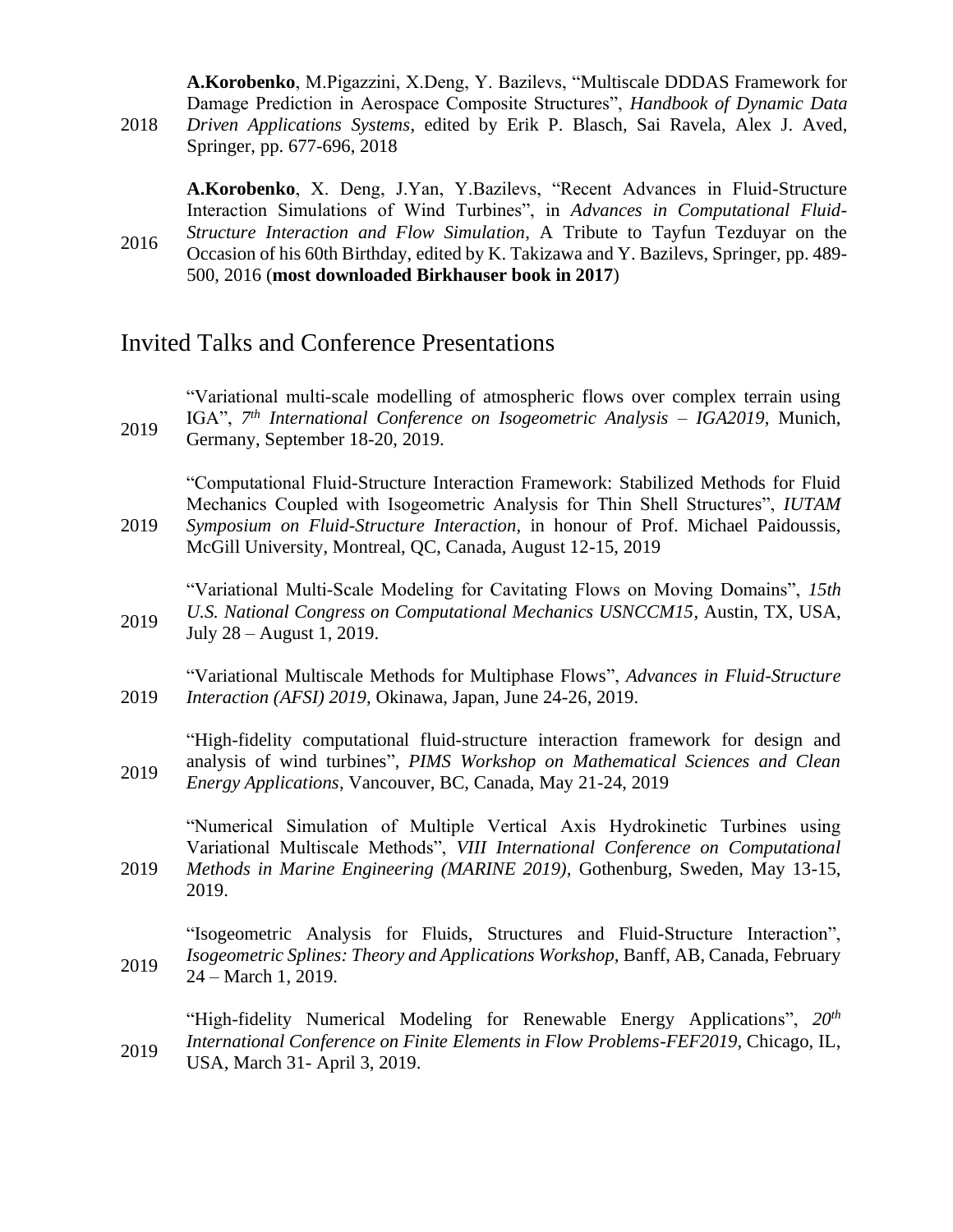2018 "Fluid-Structure Interaction Framework for Compressible and Incompressible Flows: Application to Aerospace and Marine Engineering", *World Congress on Computational Mechanics (WCCM) 2018*, New York, NY, USA, July 22-27, 2018

2018 Panel member at Defence 4.0 - Innovation & Academia. *WestDef 2018*, Calgary, AB, Canada, June 26-28, 2018.

2018 "High-Fidelity Modeling in Wind Energy: From Single Turbine to Wind Farm in Complex Terrains", *Advances in Fluid-Structure Interaction (AFSI) 2018*, Banff, AB, Canada, May 1-4, 2018

2018 "Damage Prediction in Aerospace Composite Structures using Dynamically-Data-Driven Simulations", *Invited Seminar at Composite Research Network (CRN), University of British Columbia,* Vancouver, BC, Canada, April 19, 2018.

2018 "Computational Fluid-Structure Interaction Framework: from Theory to Applications", *Invited Seminar at Pacific Institute for the Mathematical Sciences (PIMS),* Calgary, AB, Canada, April 5, 2018.

2017 "Fluid-Structure Interaction Framework for Wind Turbines Analysis", *Invited Lecture at Global Leadership Institute, UC San Diego*, San Diego, CA, USA, December 14, 2017.

2017 "Computational Fluid-Structure Interaction Framework: from Theory to Applications", *Invited Seminar at University of Calgary Chapter of SIAM, Calgary, AB, Canada,* October 25, 2017.

2017 "Damage Prediction in Aerospace Composite Structures using Dynamically-Data-Driven Simulations", *Invited Seminar at Iowa State University, Department of Mechanical Engineering,* Ames, IA, USA, September 27, 2017.

2017 "Simulation of Multiple Wind Turbines Operating in Atmospheric Boundary Layer Flow: from Aerodynamics to Fatigue Damage", *2017 NAWEA Symposium,* Ames, IA, USA, September 26-29, 2017.

2017 "Design and Analysis of Low-Cost Attritable Aircrafts using Dynamically-Data-Driven IGA Models", *5 th International Conference on Isogeometric Analysis – IGA2017*, Pavia, Italy, September 11-13, 2017.

2017 "FSI Framework for Wind Energy and Aerospace Engineering Applications: from Unsteady Aerodynamics to Damage Prediction", *14th U.S. National Congress on Computational Mechanics USNCCM14*, Montreal, QC, Canada, July 17-20, 2017.

"Structural Modeling, Aerodynamic and FSI Simulations as a Part of Multi-fidelity Framework for Self-aware Air Vehicles", *2017 Engineering Mechanics Institute (EMI) Conference of the American Society of Civil Engineers (ASCE)*, San Diego, CA, USA,

June 4-7, 2017.

2017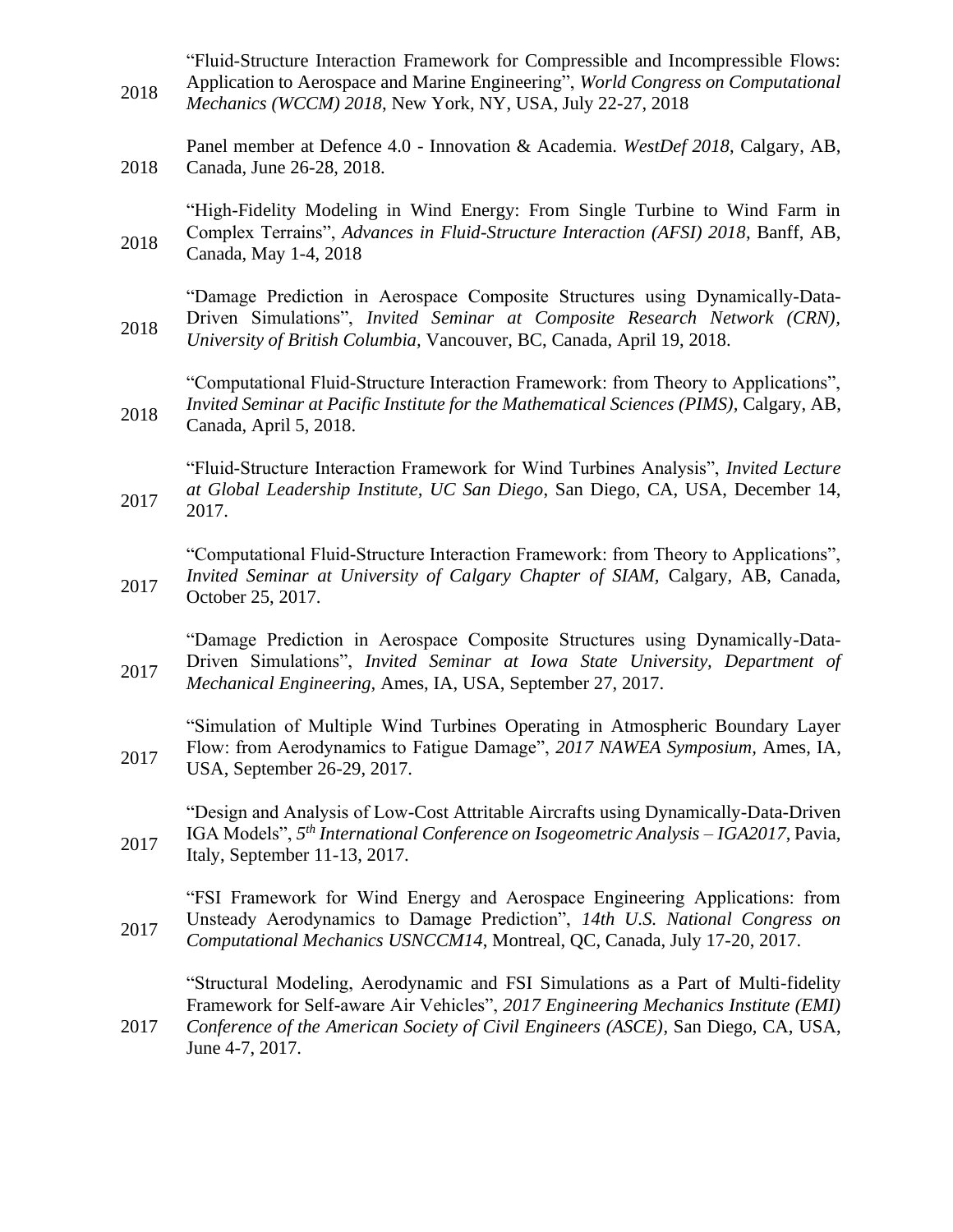2017 "Numerical Framework for Damage Prediction in Aerospace Composite Structures", *63rd Aeronautics Conference-AERO2017*, Toronto, ON, Canada, May 16-18, 2017.

2017 "Fluid-Structure Interaction Simulations of Multiple Wind Turbines in Atmospheric Boundary Layer Flows", *19th International Conference on Finite Elements in Flow Problems-FEF2017*, Rome, Italy, April 5-7, 2017.

2016 "Isogeometric Modeling and FSI Analysis of Aerospace Composite Structures for Dynamically-Data-Driven Damage Prediction" *USACM Conference on Isogeometric Analysis and Meshfree Methods,* La Jolla, CA, USA, October 10-12, 2016.

2016 "Multiscale DDDAS Framework for Aerospace Composite Structures with Emphasis on Unmanned Aerial Vehicle", 1<sup>st</sup> International Conference on InfoSymbiotics/DDDAS, Hartford, CT, USA, August 9-12, 2016.

2016 "Dynamic-Data-Driven Damage Prediction in Aerospace Composite Structures", *AIAA Aviation Forum 2016,* Washington, DC, USA, June 13-17, 2016.

2016 "Advances in Fluid-Structure Interaction Simulations of Wind Turbines, Aerospace and Offshore Structures", *2016 Engineering Mechanics Institute (EMI) Conference of the American Society of Civil Engineers (ASCE) and Probabilistic Mechanics & Reliability Conference*, Vanderbilt University, TN, USA, May 22-25, 2016.

2016 "Advanced Computational Analysis of Wind Turbines", *Danish Center for Applied Mathematics and Mechanics, Technical University of Denmark,* Copenhagen, Denmark, May 19, 2016.

2016 "Advanced Computational Analysis for Energy Applications", *Department of Mechanical and Manufacturing Engineering, University of Calgary*, Calgary, Canada, April 19, 2016.

2016 "Advanced Computational Analysis of Aerospace Composite Structures", *Department of Mechanical, Aerospace and Biomedical Engineering, University of Tennessee, Knoxville*, Knoxville, TN, USA, April 15, 2016.

2016 "Aerodynamic Simulation of Multiple Horizontal-Axis Wind Turbines Interacting with Atmospheric Boundary Layer Flow", *10th Southern California Symposium on Flow Physics (SoCal Fluids X)*, *University of California Irvine*, Irvine, April 9, 2016.

2015 "Isogeometric Analysis of Thin Shell Structures: From Geometry Modeling to Fluid-Structure Interaction", *Department of Marine Technology, NTNU*, Trondheim, Norway, September 4, 2015.

2015 "Dynamically Coupled Fluid-Structure Interaction and Damage Model for Fatigue Prediction in Composite Structures", *13th U.S. National Congress on Computational Mechanics USNCCM13*, San Diego, CA, USA, July 26-30, 2015.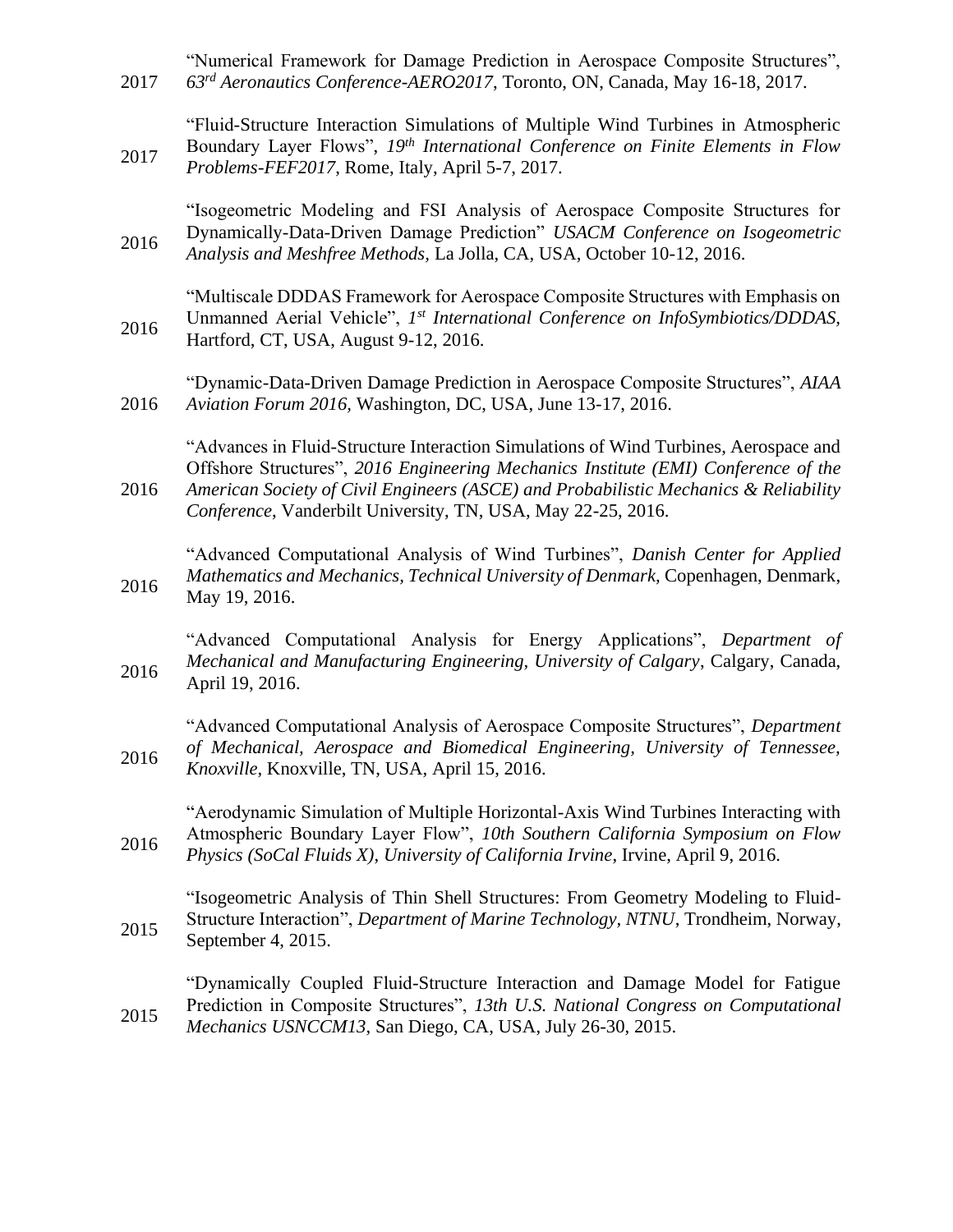| 2015 | "Isogeometric Dynamic-Data-Driven Analysis of Fatigue Damage in Wind Turbine<br>Blades", 2015 Engineering Mechanics Institute (EMI) Conference of the American<br>Society of Civil Engineers (ASCE), Stanford University, CA, USA, June 16-19, 2015.              |
|------|-------------------------------------------------------------------------------------------------------------------------------------------------------------------------------------------------------------------------------------------------------------------|
| 2015 | "Computations of Atmospheric Boundary Layer Flow Interacting with Spinning Wind<br>Turbine Rotor", 9th Southern California Symposium on Flow Physics (SoCal Fluids IX),<br>San Diego State University, San Diego, April 18, 2015.                                 |
| 2014 | "Computational Fluid-Structure Interaction with Emphasis on Wind Turbine Modeling",<br>2014 Engineering Mechanics Institute (EMI) Conference of the American Society of<br>Civil Engineers (ASCE), Hamilton, ON, Canada, August 5-8, 2014.                        |
| 2014 | "Advances in Computational FSI Including Dynamically Data-Driven Simulations",<br>Advances in Computational Fluid-Structure Interaction and Flow Simulation. A<br>Conference Celebrating 60th Birthday of Tayfun E.Tezduyar, Tokyo, Japan, March 19-<br>21, 2014. |
| 2014 | "Isogeometric Shell Modeling in Fluid-Structure Interaction Analysis of Wind<br>Turbines", Poster presented at Isogeometric Analysis: Integrating Design and Analysis<br>IGA2014, Austin, TX, USA, January 8-10, 2014. (Poster Competition Award)                 |
| 2014 | "Isogeometric Shell Modeling in Fluid-Structure Interaction Analysis of Wind<br>Turbines", Isogeometric Analysis: Integrating Design and Analysis IGA2014, Austin,<br>TX, USA, January 8-10, 2014.                                                                |
| 2013 | "FSI Analysis of Wind Turbines at Full Scale", Poster presented at 12th U.S. National<br>Congress on Computational Mechanics USNCCM12, Raleigh, NC, USA, July 22-25,<br>2013.                                                                                     |
| 2013 | "FSI Analysis of Vertical-Axis Wind Turbines (VAWT) at Full Scale", 12th U.S.<br>National Congress on Computational Mechanics USNCCM12, Raleigh, NC, USA, July<br>22-25, 2013. (USNCCM12 Travel Award)                                                            |
| 2013 | "Dynamic Data-Driven Application System Framework for Large-Scale Composite<br>Structures", International Conference on Computational Science (ICCS 2013),<br>Barcelona, Spain, June 5-7, 2013.                                                                   |
| 2013 | "FSI Analysis of Wind Turbines at Full Scale", <i>Poster presented at the UCSD Jacobs</i><br>School of Engineering 32rd Annual Research Expo, La Jolla, California, April 18, 2013.                                                                               |
| 2012 | "Fluid-Structure Interaction Validation Study of Horizontal Axis Wind Turbine at Full<br>Scale", 25th JSME Computational Mechanics Division Conference, Kobe, Japan,<br>October 6-9, 2012.                                                                        |
| 2012 | Fluid–Structure Interaction Analysis of Horizontal Axis Wind Turbines with Composite<br>Blades and Spar Structures", 6th Southern California Symposium on Flow Physics                                                                                            |

2012 *(SoCal Fluids VI)*, University of California, Santa Barbara, CA, April 14, 2012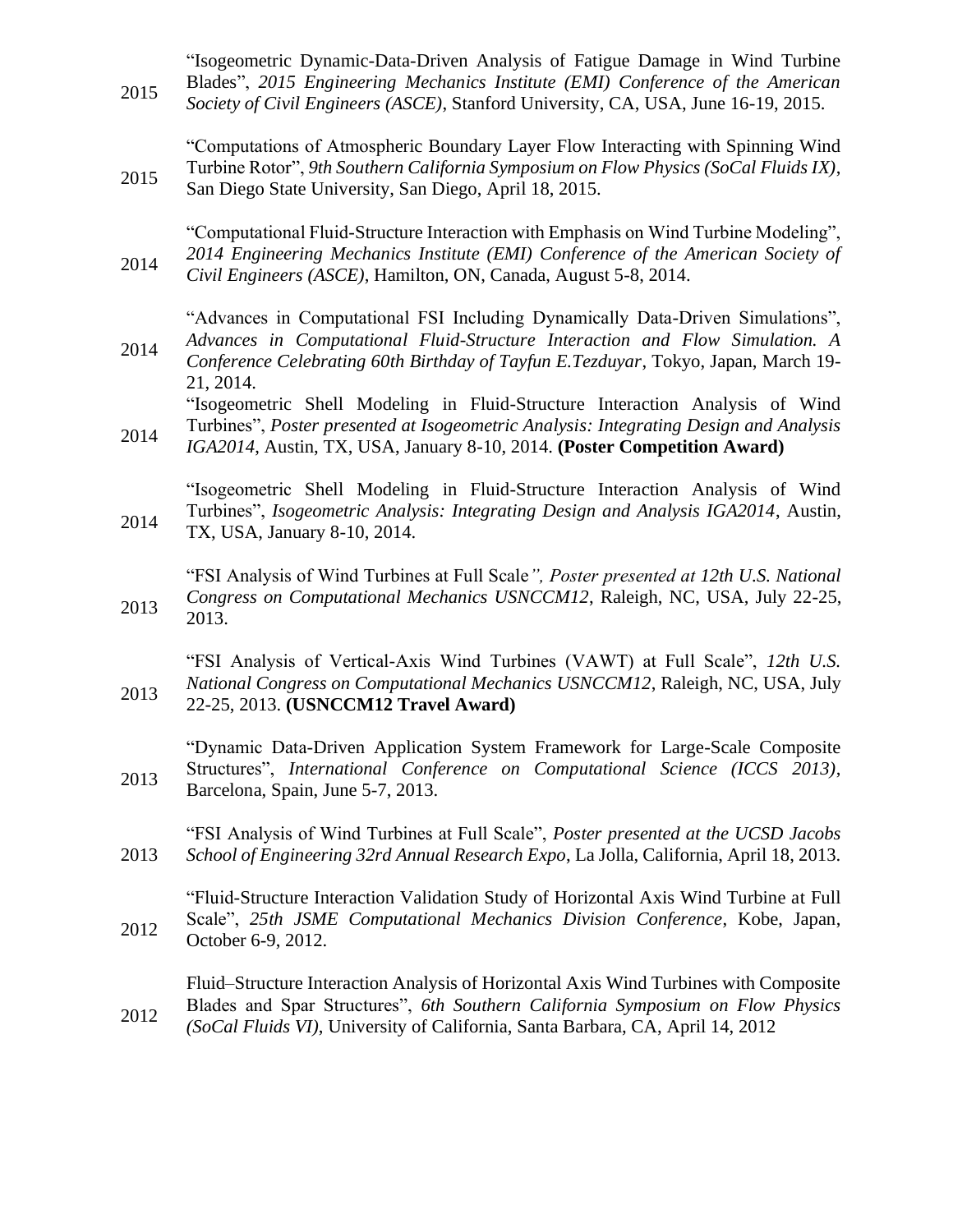2012 "Aerodynamics and Fluid-Structure Interaction Modeling of Wind Turbines", *Poster presented at the UCSD Jacobs School of Engineering 31st Annual Research Expo*, La Jolla, CA, April 12, 2012.

## Contributed Conference Proceedings and Presentations (*presenter is in bold*)

2020 **H. Stoldt**, C. Johansen, A. Korobenko, P. Ziade "Verification and Validation of a High-Fidelity Open-Source Simulation Tool for Supersonic Aircraft Aerodynamic Analysis", *2020 AIAA AVIATION Forum*, Reno, NV, USA, June 15-19, 2020

2019 **B. Dalman**, C. Johansen, A. Ramirez-Serrano, and A. Korobenko "Multidisciplinary design optimization of a small-scale supersonic UAV using SUAVE", *Canadian Aeronautics and Space Institute (CASI) AERO 19 Conference, Laval, Qc, Canada, May* 14-16, 2019

2019 **H. Stoldt**, C. Johansen, A. Korobenko, P. Ziade "Validation of rhoCentralFoam for Aerodynamics Simulations of Supersonic Aircraft" *2nd Annual Okanagan Fluid Dynamics Meeting*, Canmore, AB, Canada, April 26 -28, 2019

2019 **H. Cen**, A. Korobenko, Q. Zhou "Numerical simulation of stratified plane couette flow using the residual-based variational multiscale formulation" *2nd Annual Okanagan Fluid Dynamics Meeting*, Canmore, AB, Canada, April 26 -28, 2019

2019 **A. Bayram Mohamed**, A. Korobenko "Performance analysis of a vertical axis hydrokinetic turbines array" *2nd Annual Okanagan Fluid Dynamics Meeting*, Canmore, AB, Canada, April 26 -28, 2019

2019 **M. Ravensbergen**, A. Korobenko "The actuator line method for wind turbine modelling applied in a variational multiscale framework" *2nd Annual Okanagan Fluid Dynamics Meeting*, Canmore, AB, Canada, April 26 -28, 2019

2019 **D. Codoni**, C.T. Johansen, A. Korobenko "Stabilized finite element method for the solution of compressible hypersonic flows" *2nd Annual Okanagan Fluid Dynamics Meeting*, Canmore, AB, Canada, April 26 -28, 2019

2019 **M. Ravensbergen** and A. Korobenko "The Actuator Line Method for Wind Turbine Modelling Applied in a Variational Multi-Scale Framework" *Wind Energy Science Conference 2019*, Cork, Ireland, June 17-20, 2019

2019 **A.Bayram** and A.Korobenko "Performance Analysis of a Vertical Axis Hydrokinetic Turbines Array" *CSME-CFDSC Congress 2019*, London, ON, Canada, June 2-5, 2019

2019 **M. Ravensbergen** and A. Korobenko "The Actuator Line Method for Wind Turbine Modelling Applied in a Variational Multi-Scale Framework" *CSME-CFDSC Congress 2019*, London, ON, Canada, June 2-5, 2019

2018 **M. Ravensbergen** and A. Korobenko "Variational Multi-Scale Methods for